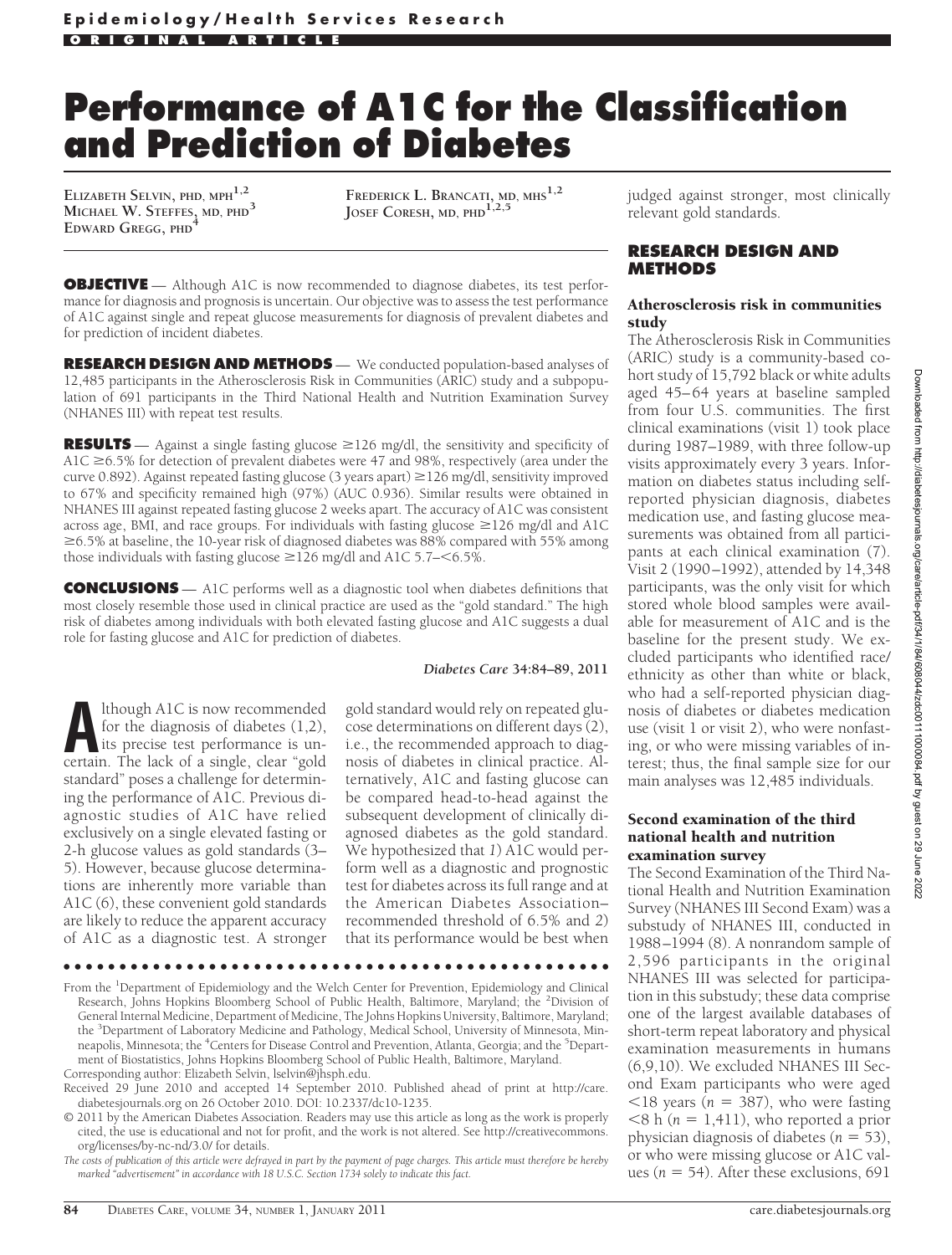participants remained for analysis. Oral glucose tolerance tests (OGTTs) were only performed on individuals who were aged 40–74 years and who had morning examinations; all analyses of 2-h glucose measurements were limited to the smaller sample of individuals with valid OGTT  $data (n = 317).$ 

# Measurement of glucose and A1C

In the ARIC study, serum glucose was measured from blood collected at each visit using the hexokinase method. We thawed and assayed frozen whole blood samples collected at ARIC study visit 2 (1990–1992) for measurement of A1C using high-performance liquid chromatography (Tosoh 2.2 Plus in 2003–2004 and Tosoh G7 in 2007–2008, Tosoh Corporation, Tokyo, Japan) (standardized to the Diabetes Control and Complications Trial [DCCT] assay) (11). Because A1C data are only available at visit 2 in the ARIC study, this was used as the baseline examination in the present study.

In addition to plasma glucose measurements, the NHANES III examination included a 2-h 75-g OGTT in adults aged 40–75 years. A1C measurements were obtained using the Diamat highperformance liquid chromatography assay (Bio-Rad Laboratories) (standardized to the DCCT assay). Because variant hemoglobins can interfere with A1C measurement by the Diamat assay, samples with evidence of interference were reanalyzed by affinity chromatography. The NHANES III repeat examinations were conducted approximately 2 weeks after the first examination by trained personnel following the same standardized protocols (6). Detailed information on data collection and laboratory procedures in NHANES III are described elsewhere  $(12,13)$ .

# Prevalent undiagnosed diabetes

In the ARIC and NHANES III studies, we used the repeat glucose values available to compare different definitions of prevalent undiagnosed diabetes (Table 2). In the ARIC study, we generated two principle definitions of prevalent diabetes (definition 1: a single fasting glucose value  $\geq$  126 mg/dl at baseline [visit 2]; and definition 2: fasting glucose values  $\geq$ 126 mg/dl at two separate examinations). In the ARIC study, the two fasting glucose measurements took place at the clinical examinations that were 3 years apart. In the NHANES III subpopulation, the two clinical examinations took place  $\sim$ 2 weeks apart (mean 17 days). In the NHANES III subpopulation, we also examined individuals with undiagnosed diabetes defined by single and repeat 2-h glucose values  $\geq$  200 mg/dl.

# Incident diabetes in the ARIC study

On-going longitudinal follow-up of ARIC study participants also provided us the opportunity to assess the performance of baseline A1C for classification of incident diabetes. We used two definitions of incident diabetes: a visit-based definition (definition A) and an interview-based definition (definition B). For definition A, we used a standard time-to-diabetes definition based on glucose measurements, selfreported diagnosis, or medication use for a maximum of 6 years of follow-up (14). For definition B, we used self-reported information on diabetes diagnosis and medication use during the visits and subsequent annual telephone calls for a maximum of 15 years of follow-up (15).

## Statistical analyses

We examined population characteristics by diagnostic categories of A1C  $(< 6.5\%$ and  $\geq 6.5\%$ ) among individuals without a history of diagnosed diabetes in the ARIC and NHANES III populations. We calculated the sensitivity, specificity, and positive and negative likelihood ratios at all cutoffs of A1C for each definition of prevalent and incident diabetes. We calculated the area under the receiver operator characteristic (ROC) curve (AUC) for A1C overall and by subgroups of the population in the ARIC study only (the sample size for the NHANES III subpopulation was insufficient for subgroup analyses): age ( $60$  or  $\geq 60$  years), race/ ethnicity (white or African American), and BMI categories  $(<25, 25-<30, or$  $\geq$ 30 kg/m<sup>2</sup>). We also conducted sensitivity analyses in individuals with anemia. We used data from the ARIC study to estimate the subsequent risk of diabetes during follow-up (15). Using the Kaplan-Meier method, we estimated the 10-year cumulative incidence of diagnosed diabetes according to clinical categories of baseline fasting glucose and A1C.

**RESULTS** — The characteristics of the study populations by  $A1C \leq 6.5\%$  and  $\geq 6.5\%$  are shown in Table 1. Among NHANES III participants with A1C  $\geq$  6.5% at the baseline examination, 80%  $(61–92%)$  also had A1C  $\geq 6.5%$  at the second examination  $\sim$ 17 days later. Among participants with fasting glucose

 $≥126$  mg/dl at baseline, 70% (50–86%) had fasting glucose  $\geq$ 126 mg/dl at the second examination. In the ARIC study, 60% (57–64%) of participants with a fasting glucose  $\geq$ 126 mg/dl at the baseline examination also had a fasting glucose  $\geq$ 126 mg/dl at the 3-year follow-up visit. Repeat A1C measurements were not available in the ARIC study.

The AUCs for A1C for the identification of diabetes using multiple definitions are shown in Table 2. In the ARIC study, the highest AUC was for diabetes defined by two fasting glucose measurements  $\geq$ 126 mg/dl, 3 years apart (definition 2): AUC 0.936 (95% CI 0.920–0.952). The accuracy of A1C was consistent across age and race groups, but there was a significant difference in the accuracy across BMI categories (supplementary Table, available in an online appendix at http://care. diabetesjournals.org/cgi/content/full/ dc10-1235/DC1). For definition 1, the accuracy of A1C was lower among normal-weight individuals compared with overweight and obese individuals. However, for definition 2, A1C demonstrated high and consistent accuracy across all BMI groups. The AUCs were also high in NHANES for both definitions (Table 2). The AUC for A1C for a single fasting glucose at baseline as the gold standard in NHANES III (definition 1) was (0.938 [95% CI 0.881–0.995]), but the sample size was small  $(n = 29 \text{ cases of diabetes})$ , with corresponding imprecision reflected in the wide CIs. Two-hour glucose measurements were also available in NHANES III, and analyses using single and repeated 2-h glucose measurements demonstrated similarly high AUCs. For instance, the AUC for A1C was 0.959 (0.899–1.00) for diabetes defined as a fasting glucose  $\geq$ 126 and 2-h glucose  $\geq$ 200 mg/dl at the baseline examination. The AUCs for fasting glucose  $\geq$  126 mg/dl and 2-h glucose  $\geq$  200 mg/dl at both the baseline and follow-up examination  $\sim$ 17 days later were identical (0.959 [0.885– 1.000]), but, again, the number of cases of diabetes in this study population was small  $(n = 14)$ .

The ROC curves for A1C in the ARIC study comparing definitions 1 and 2 are shown in Fig. 1. The sensitivity and specificity of A1C  $\geq$  6.5% for identifying cases of diabetes by definition 1 (single fasting glucose  $\geq$ 126 mg/dl) were 47 and 98%, respectively. For definition 2 (fasting glucose  $\geq$ 126 mg/dl at two time points, 3 years apart), the sensitivity was 67% and the specificity was 97%. Detailed infor-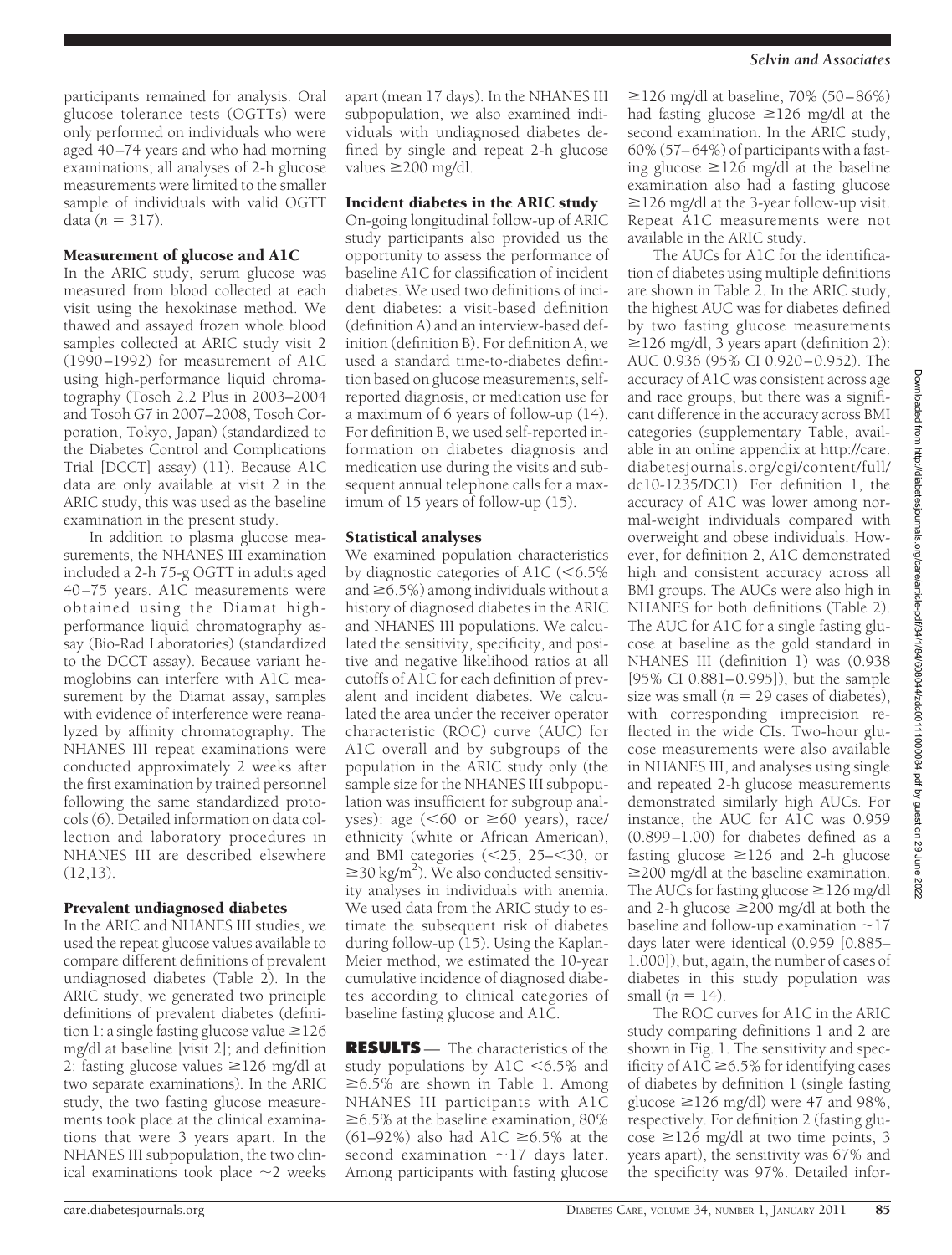|                                     | ARIC study population ( $n = 12,485$ ) |                      | NHANES III subpopulation ( $n = 691$ ) |                      |
|-------------------------------------|----------------------------------------|----------------------|----------------------------------------|----------------------|
|                                     | A1C $< 6.5\%$                          | A1C $\geq 6.5\%$     | A1C $< 6.5\%$                          | A1C $\geq 6.5\%$     |
| n                                   | 11,925(95.5)                           | 460 (4.49)           | 660 (95.5)                             | 31(4.5)              |
| Age (years)                         | $56.8 \pm 5.7$                         | $57.8 \pm 5.7$       | $46.7 \pm 17.5$                        | $57.8 \pm 14.3$      |
| Male sex $(\%)$                     | 44.5                                   | 41.6                 | 49.1                                   | 58.1                 |
| African American (%)                | 20.9                                   | 50.4                 | 28.2                                   | 61.3                 |
| Less than high school education (%) | 19.4                                   | 34.9                 | 34.5                                   | 58.1                 |
| BMI $(kg/m2)$                       | $27.5 \pm 5.1$                         | $32.4 \pm 6.2$       | $27.7 \pm 6.3$                         | $30.4 \pm 4.9$       |
| Obese $(\%)$                        | 25.2                                   | 60.8                 | 28.5                                   | 54.8                 |
| Current smoker (%)                  | 22.2                                   | 23.5                 | 27.7                                   | 16.1                 |
| Hypertension $(\%)$                 | 32.4                                   | 57.2                 | 27.4                                   | 58.1                 |
| Total cholesterol (mg/dl)           | $209.2 \pm 38.5$                       | $218.3 \pm 41.9$     | $206.1 \pm 42.1$                       | $215.4 \pm 40.5$     |
| HDL cholesterol (mg/dl)             | $50.5 \pm 16.8$                        | $43.1 \pm 14.0$      | $50.5 \pm 14.7$                        | $46.1 \pm 15.7$      |
| Triglycerides (mg/dl)               | 110.0(80.0, 155.0)                     | 140.0 (101.0, 199.0) | 113.0(82.0, 167.5)                     | 181.0 (141.0, 229.0) |
| Family history of diabetes (%)      | 22.1                                   | 33.9                 | 22.4                                   | 19.4                 |

**Table 1—***Participant characteristics by A1C category among persons without a history of diagnosed diabetes: ARIC and NHANES III study populations*

Data are *n* (%), means  $\pm$  SD, median (25th percentile, 75th percentile), or proportions (%).

mation on the sensitivity, specificity, and positive and negative likelihood ratios of all A1C cutoffs for each definition of diabetes in ARIC and NHANES III are presented in the supplementary Table. The prevalence of anemia (hemoglobin <13  $g/dl$  in men and  $\langle 12 g/dl$  in women [16]) was 9.9% in the ARIC population. In analyses among individuals with anemia, the overall performance (AUC), sensitivity, and specificity of A1C were similar (data not shown).

Follow-up data available in the ARIC study allowed us to examine the performance of A1C for prediction of subsequent

diabetes (Table 2). The AUC for the visitdetected cases of diabetes during 6 years of follow-up (definition A) was 0.827 (0.813– 0.840). The AUC for diagnosed (interviewbased) diabetes risk during a median of 14 years of follow-up (definition B) was 0.733 (0.722–0.745). However, the AUC for interview-based diagnosed cases during the first 6 years of follow-up only was similar to that for the visit-detected cases: 0.826  $(0.800 - 0.851)$ .

The 10-year risk of diagnosed diabetes was 12% (11–13%) and the 15-year risk was 25% (24–26%) in the ARIC study. The 10-year risks of diagnosed di-

abetes stratified by categories of baseline and A1C and fasting glucose are shown in Fig. 2.

**CONCLUSIONS** — The accuracy of A1C for diagnosis of prevalent diabetes was high for all reference definitions and robust across subpopulations (all AUCs 0.80). However, the sensitivity and specificity of A1C  $\geq$  6.5% to identify cases of undiagnosed diabetes varied, depending on the definition of undiagnosed diabetes used as the gold standard. Use of repeat glucose tests to define diabetes substantially reduced the proportion of

**Table 2—***AUC (95%CI) for A1C for the detection of glucose-based definitions of diabetes: ARIC study and NHANES III Second Exam participants, adults without a history of diagnosed diabetes at baseline*

|                           |                                                                                                                                   | ARIC study ( $n = 12,485$ ) |                        | NHANES III $(n = 691)$ |                        |
|---------------------------|-----------------------------------------------------------------------------------------------------------------------------------|-----------------------------|------------------------|------------------------|------------------------|
|                           | Diabetes definition description                                                                                                   | $n$ (cases)                 | AUC (95% CI)           | $n$ (cases)            | AUC (95% CI)           |
| Prevalent diabetes        |                                                                                                                                   |                             |                        |                        |                        |
| Definition 1              | Fasting glucose $\geq$ 126 mg/dl at the baseline<br>examination                                                                   | 840                         | $0.892(0.878 - 0.905)$ | 29                     | $0.938(0.881 - 0.995)$ |
| Definition 2              | Fasting glucose $\geq$ 126 mg/dl at two separate<br>visits*                                                                       | 234                         | $0.936(0.920 - 0.952)$ | 21                     | $0.921(0.843 - 0.999)$ |
| Incident diabetes         |                                                                                                                                   |                             |                        |                        |                        |
| Definition A <sup>†</sup> | Visit-detected incident diabetes (fasting)<br>glucose $\geq$ 126, medication use, or self-<br>report) during 6 years of follow-up | 1,308                       | $0.827(0.813 - 0.840)$ |                        |                        |
| Definition B              | Interview-detected diagnosed diabetes<br>during 15 years of follow-up                                                             | 2,614                       | $0.733(0.722 - 0.745)$ |                        |                        |
|                           | Years 0–6                                                                                                                         | 456                         | $0.826(0.800 - 0.851)$ |                        |                        |
| Years $6-12$              |                                                                                                                                   | 1,376                       | $0.669(0.646 - 0.691)$ |                        |                        |
| Years 12-15               |                                                                                                                                   | 782                         | $0.628(0.607 - 0.648)$ |                        |                        |

\*In the ARIC study, the second examination took place 3 years after the baseline examination. In the NHANES III study population, the second examination took place ~17 days after the baseline examination. †*n* = 12,060 after exclusion of individuals with fasting glucose ≥126 mg/dl at baseline or missing glucose measurements during follow-up.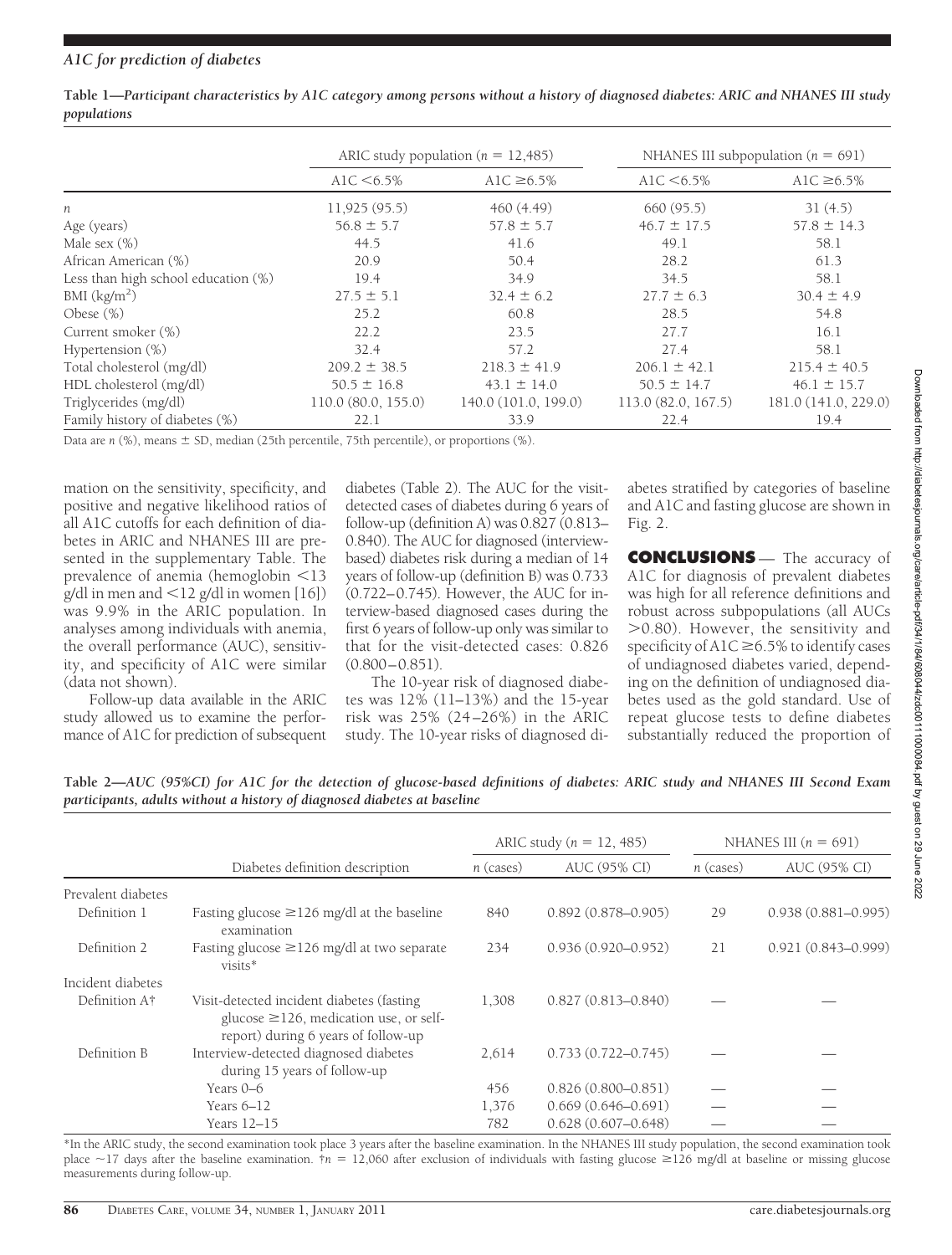

Figure 1—*Area under the ROC curve for A1C (%) for the detection of glucose-based definitions of diabetes, the ARIC study (*n - *12,485), adults without a history of diagnosed diabetes. ——, ROC curve for definition 1 (fasting glucose 126 mg/dl at baseline), AUC 0.892; – – –, ROC curve for definition 2 (fasting glucose 126 mg/dl on two separate occasions, 3 years apart), AUC 0.936.*

individuals in the discordant cells, particularly individuals with fasting glucose  $(\geq 126 \text{ mg/dl})$  and A1C (<6.5%). In this study, a value of A1C  $\geq 6.5\%$  strongly predicted a subsequent diagnosis of diabetes, even among individuals classified as having undiagnosed diabetes by fasting glucose. We observed that those with high A1C but without elevated fasting glucose had a lower incidence of diagnosed diabetes than those meeting both the glucose and A1C criteria. Such results suggest a dual role for A1C and glucose for the prediction of diabetes.

New guidelines for the use of A1C for the diagnosis of diabetes recommend that an elevated A1C or fasting glucose or OGTT results be confirmed on a second occasion or that the diagnosis be confirmed by a different test on the same occasion. Analyses of short-term (6) and long-term reliability (17) have demonstrated that A1C is significantly less variable than fasting glucose or 2-h glucose. Our data suggest an A1C  $\geq 6.5\%$  confirmed by a fasting glucose  $\geq$ 126 mg/dl on the same occasion has a high positive predictive value (88%) for 10-year diabetes risk. We observed a substantial risk of diagnosed diabetes at high levels of A1C

regardless of the baseline fasting glucose level, consistent with previous analyses of these data (15). However, the observed diabetes risk among individuals in discordant A1C and fasting glucose risk categories suggests the utility of using both A1C and fasting glucose to reduce misclassification and accurately identify individuals at risk of future diabetes.

An A1C cut point of 6.5% is highly specific but has low sensitivity for the identification of prevalent undiagnosed diabetes by these definitions. The low sensitivity of A1C does not necessarily mean that A1C has poor test performance; it may be that A1C is more appropriately distinguishing those individuals at risk for subsequent complications. Recommendations for use of A1C for diagnosis, monitoring glycemic control, and guiding therapy in diabetes are largely based on the association of A1C with long-term microvascular outcomes (2). Epidemiological studies have also demonstrated associations among A1C and risk of diabetes, cardiovascular disease, and all-cause mortality in nondiabetic individuals (15), with substantial increases in risk observed at A1C values  $\geq 6.0\%$ . Prospective epidemiological data demonstrate that A1C is a stronger predictor of vascular complications than fasting glucose (15).

As has been shown in previous studies (18,19), blacks were substantially more likely to have elevated A1C values than whites. Nonetheless, we did not observe substantial racial differences in the overall performance of A1C for the identification or prediction of diabetes.

This study highlights a weakness in the literature related to diabetes diagnosis: the lack of confirmatory glucose testing to replicate the typical clinical scenario in which multiple tests are conducted before a diagnosis is made. In studies with no confirmatory testing, A1C will seem to miss a proportion of fasting glucose-defined cases of diabetes. This is partly a function of the short-term variability in fasting glucose. When repeat testing is used, this discordance is reduced. We have shown previously that A1C has substantially lower withinperson variability compared with fasting and 2-h glucose (6). Whereas repeating fasting glucose tests can substantially reduce misclassification, the high reliability of A1C suggests that a single measurement is sufficient for diagnostic classification unless laboratory error or interference is suspected.

For diabetes and other asymptomatic conditions that are clinically defined, diagnostic testing studies should use multiple reference standards, ideally emphasizing those that most closely replicate the clinical setting. Previous studies have highlighted the low sensitivity of A1C for detecting diabetes defined by a single fasting or 2-h glucose measurement (3,5,20,21). Our data demonstrated improved performance of A1C compared with stronger gold standards that relied on repeated glucose determinations on different days.

A number of limitations of this study should be considered. This study was not a traditional diagnostic testing study, and we did not conduct a head-to-head comparison of the accuracy of glucose compared with A1C; for this, a third reference standard would be needed. The small number of cases of diabetes by any definition among participants in the NHANES III subsample resulted in imprecision of our estimates and prevented further subgroup analyses in this population. We also did not have information on 2-h glucose at the time of A1C measurement in the ARIC study. Nonetheless, the ARIC study is one of the largest U.S. co-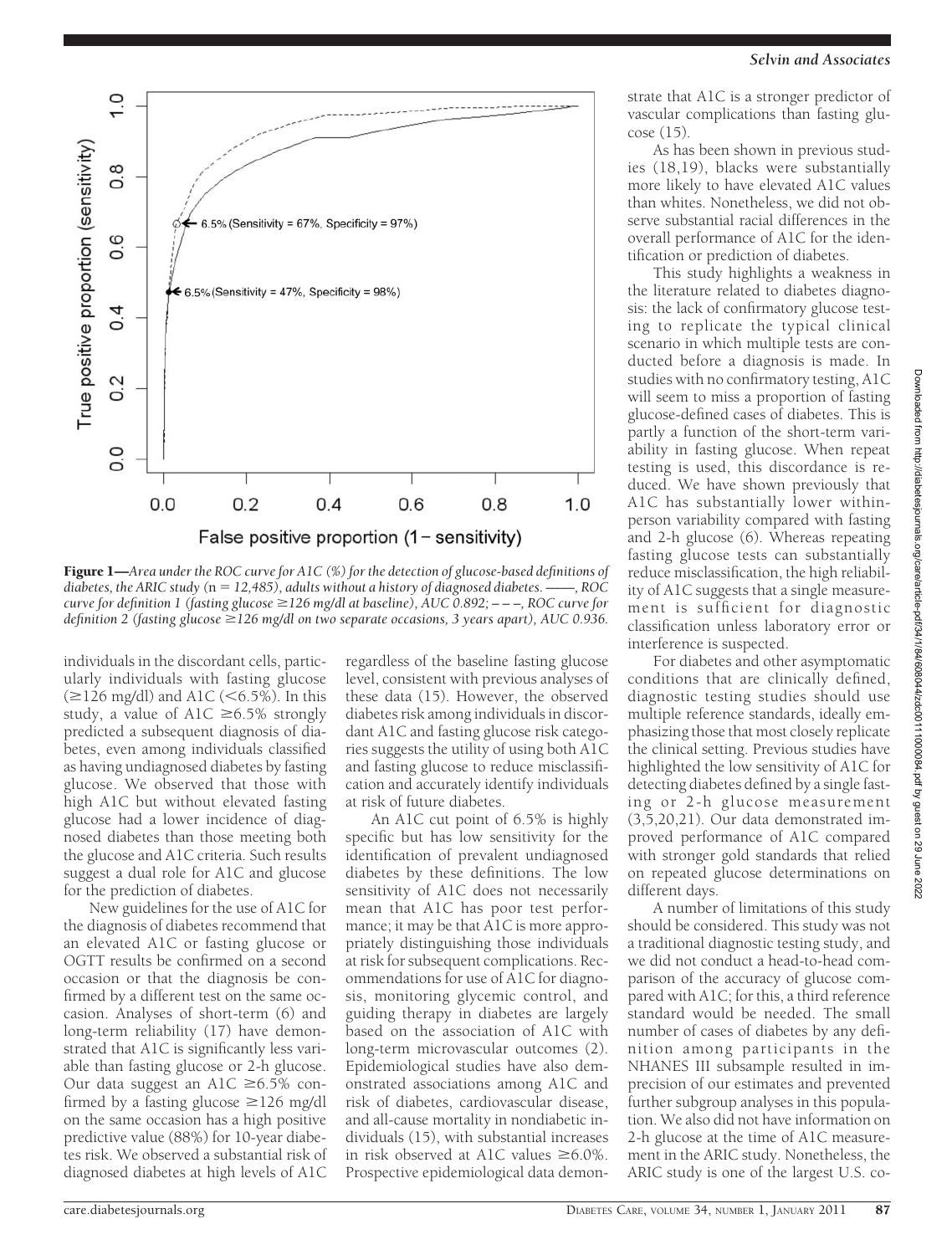*A1C for prediction of diabetes*



Figure 2—*Ten-year risk of diagnosed diabetes (self-reported diagnosis or medication use) by baseline fasting glucose and/or A1C categories in the ARIC study, adults without a history of diagnosed diabetes (*n - *12,485).*A*: 10-year risk of diagnosed diabetes by fasting glucose category at baseline.* B*: 10-year risk of diagnosed diabetes by A1C category at baseline.* C*: 10-year risk of diagnosed diabetes by A1C and fasting glucose categories at baseline. I bars are 95% CIs.*

hort studies of A1C with information on the development of diabetes. The additional analyses of NHANES demonstrated consistency across populations and allowed us to examine definitions of diabetes based on short-term repeat glucose measurements (weeks apart).

In summary, we found that A1C performs best when more stringent glucose criteria are used to define diabetes (i.e., fasting glucose  $\geq$ 126 mg/dl on two separate occasions), similar to clinical practice. Our data support current recommendations for use of A1C in the diagnosis of diabetes and demonstrate that an A1C cutoff of 6.5% is highly specific and may be reasonably sensitive in the context of evidence linking A1C to risk of long-term microvascular and macrovascular outcomes in nondiabetic adults. We also found that A1C and fasting glucose both strongly predict subsequent risk of diagnosed diabetes, but the very high risk observed for individuals with both elevated fasting glucose and A1C suggests a dual role for fasting glucose and A1C for prediction of diabetes.

**Acknowledgments**— This research was supported by National Institutes of Health (NIH) National Institute of Diabetes and Digestive and Kidney Diseases (NIDDK) (grants R21- DK-080294 and K01-DK-076595 to E.S.). The ARIC study is carried out as a collaborative study supported by National Heart, Lung, and Blood Institute (contracts N01-HC-55015, N01-HC-55016, N01-HC-55018, N01-HC-55019, N01-HC-55020, N01-HC-55021, and N01-HC-55022). F.L.B. was supported by the NIH NIDDK (grant K24-DK-62222) and by the Johns Hopkins Diabetes Research and Training Center (NIDDK grant P60-DK-079637).

No potential conflicts of interest relevant to this article were reported.

E.S. designed the study, collected the data, analyzed the data, and wrote the manuscript. M.W.S. collected the data, contributed to discussion, and reviewed/edited the manuscript. E.G., F.L.B., and J.C. contributed to discussion and reviewed/edited the manuscript.

Parts of this study were presented in abstract form at the 70th annual meeting of the American Diabetes Association, Orlando, Florida, 25–29 June 2010.

We thank the staff and participants of the ARIC study for their important contributions. We also thank Yang Ning, Department of Biostatistics, Johns Hopkins Bloomberg School of Public Health, for assistance with the graphical display of the data.